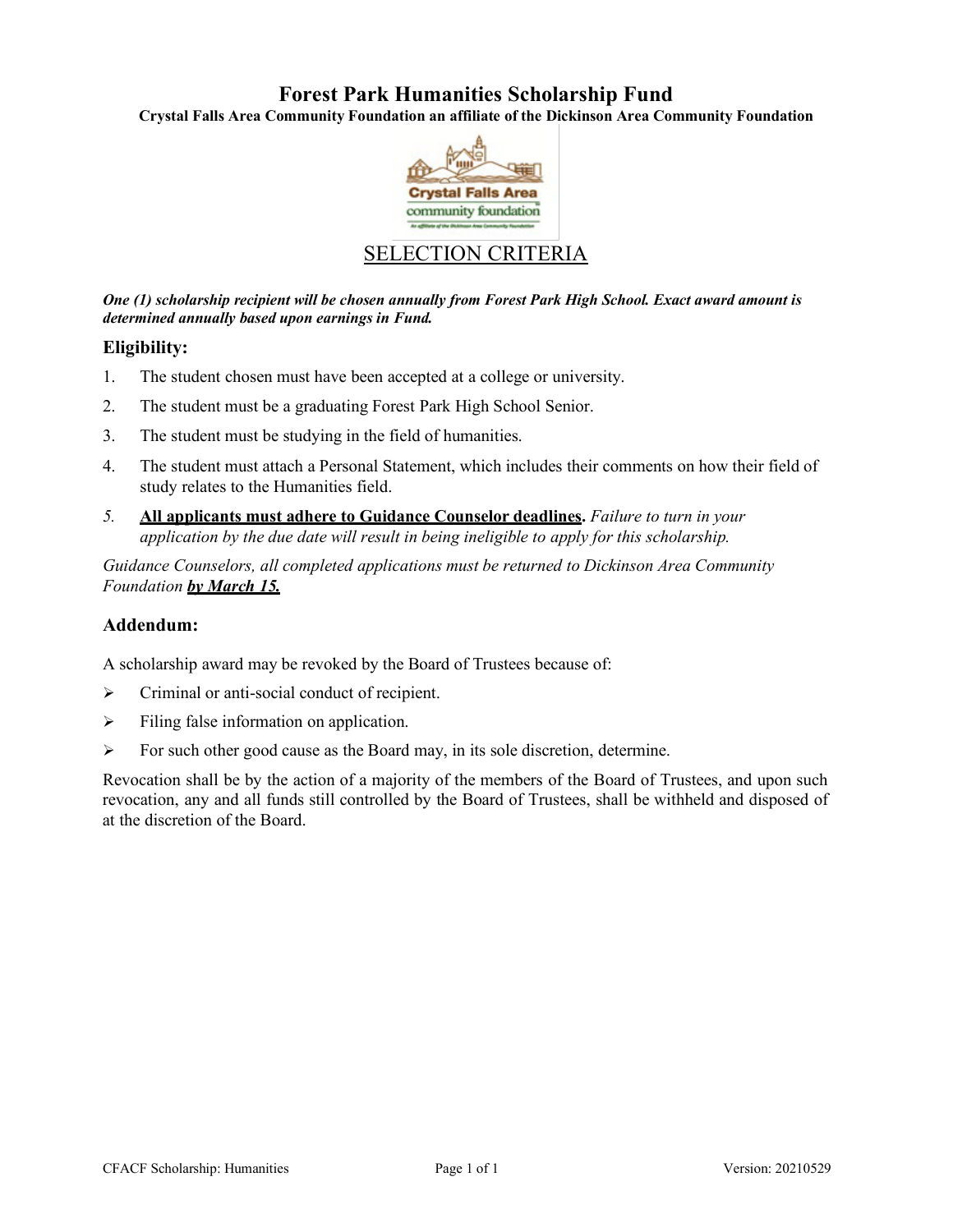

# *Forest Park Humanities Scholarship*

**Crystal Falls Area Community Foundation Fund an affiliate of the Dickinson Area Community Foundation**

| <b>Date</b>                                                                                                                                   |                                                                                             |
|-----------------------------------------------------------------------------------------------------------------------------------------------|---------------------------------------------------------------------------------------------|
| <b>Full Name</b>                                                                                                                              |                                                                                             |
| <b>Street Address</b>                                                                                                                         |                                                                                             |
| <b>City ST ZIP Code</b>                                                                                                                       |                                                                                             |
| Home & Cell Phone                                                                                                                             |                                                                                             |
| GPA:                                                                                                                                          |                                                                                             |
| <b>E-Mail (Required)</b>                                                                                                                      |                                                                                             |
| In what extra-curricular activities did you participate in? (Include both in-school activities and<br>volunteer activities outside of school) |                                                                                             |
|                                                                                                                                               |                                                                                             |
| Did you work during the school year? No                                                                                                       | If yes, how many hours/week?                                                                |
| Name of College or University you plan to attend:                                                                                             |                                                                                             |
| Have you applied for admission?                                                                                                               |                                                                                             |
| Have you been accepted?                                                                                                                       |                                                                                             |
| Intended field of study:                                                                                                                      |                                                                                             |
| Have you applied for other scholarships?                                                                                                      |                                                                                             |
| Have you been granted a scholarship? If so, name of scholarship & amount:                                                                     |                                                                                             |
|                                                                                                                                               |                                                                                             |
| Please include the following with the application:                                                                                            |                                                                                             |
| 1.<br>humanities field.                                                                                                                       | A personal statement which includes your comments on how your field of study relates to the |
| Copy of high school transcripts<br>2.                                                                                                         |                                                                                             |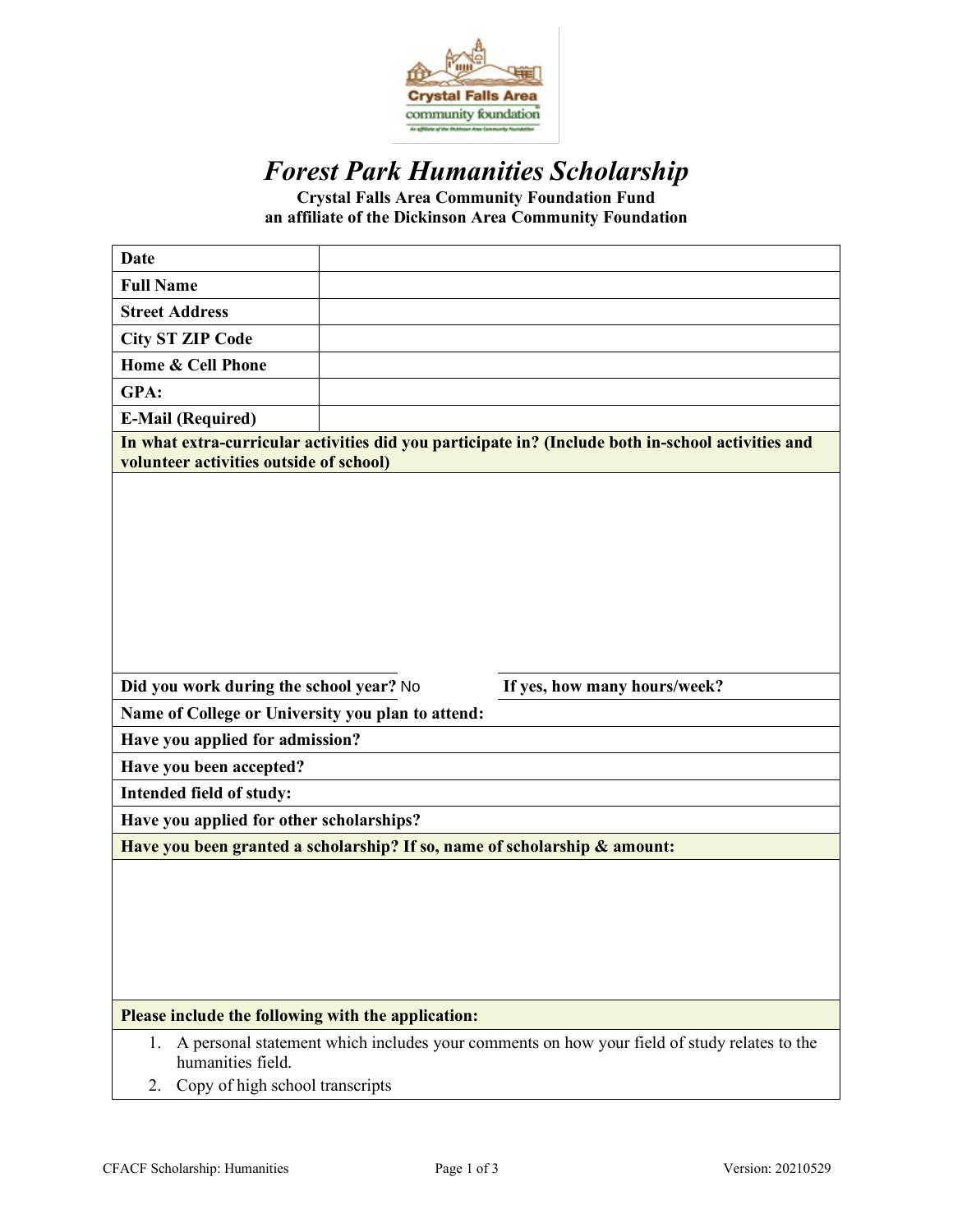

#### **Application Deadline**

**All applicants must adhere to the Guidance Counselor deadlines**. Guidance counselors must forward applications to Dickinson Area Community Foundation by **March 15**.

#### **Agreement and Signature**

By submitting this application, I affirm that the facts set forth in it are true and complete. I understand any false statements, omissions, or other misrepresentations made by me on this application may result in rejection of this application.

Name (printed)

Signature

Date

#### **Parent Application Form**

Name of parent or guardian completing this form: Home address:

Phone:

Email Address:

**Do you have any dependents other than your own family or other extenuating circumstances that should be considered? If yes, please explain:**

**Note here any statements you may wish to make which assist the scholarship selection committee in consideration of the applicant:**

#### **Agreement & Signature:**

I affirm that the statements above are true and complete. I understand any false statements, omissions, or other misrepresentations made by me on this application may result in rejection of this application.

Signature of parent or guardian:

Date: